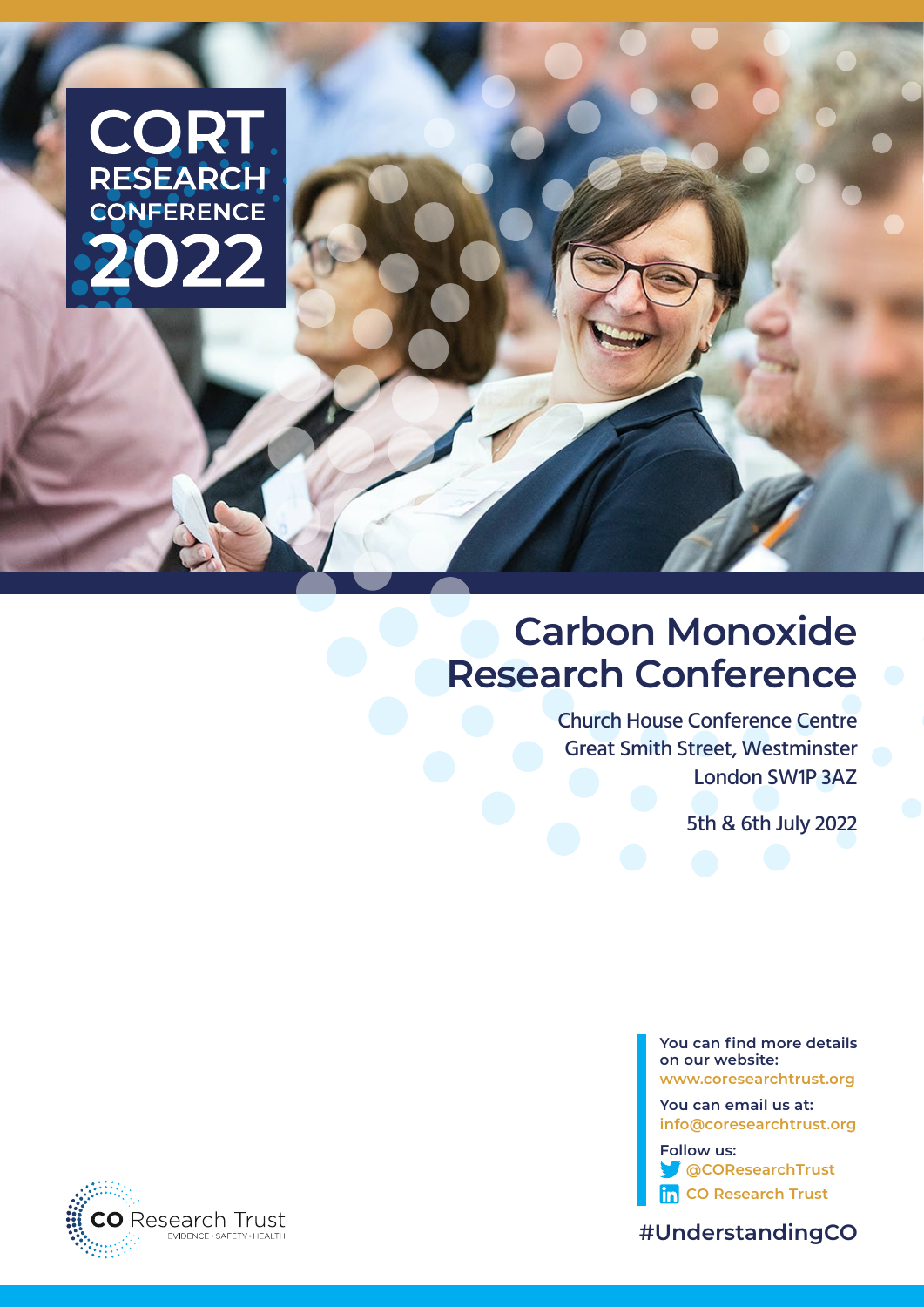# **5th July**

| <b>TELE</b>         | <b>EARC</b> |
|---------------------|-------------|
| ES                  | Ŋ           |
| R                   | ERENCE      |
| O<br>C<br>$\bigcap$ |             |

| $09.15 - 10.00$                    | <b>Registration and Coffee</b>                                                                                                                                                                                                                                                                                                                                                                                                                                     |  |
|------------------------------------|--------------------------------------------------------------------------------------------------------------------------------------------------------------------------------------------------------------------------------------------------------------------------------------------------------------------------------------------------------------------------------------------------------------------------------------------------------------------|--|
| $10.00 - 10.30$                    | <b>Overview of the Day</b>                                                                                                                                                                                                                                                                                                                                                                                                                                         |  |
|                                    | Welcome (10 mins)<br>Purpose of the day - Baroness Finlay of Llandaff<br>Setting the Scene (20 mins)<br>Adrian McConnell (CORT) - CO Research Trust Grants Call 2022<br>٠<br>Charon McNabb - Work of the NCOAA and Charon's story                                                                                                                                                                                                                                  |  |
| $10.30 - 11.40$                    | <b>Session 1: Improving Diagnosis</b><br><b>Chair: Prof Shirley Price</b><br>• Prof Heather Jarman - The EDCO and the importance of the<br>Emergency Department in diagnosing CO poisoning<br>Prof Chris Morris - The limitations of COHb and the critical search<br>for a new biomarker<br>Sean England - The possibilities of Pupillometry as a novel biomarker<br>(15 mins each)<br>Panel Discussion / Q&A Session (20 mins)                                    |  |
| $11.40 - 12.10$                    | Coffee                                                                                                                                                                                                                                                                                                                                                                                                                                                             |  |
| $12.10 - 13.20$<br>$13.20 - 14.20$ | <b>Session 2: Treatments and Therapeutics</b><br><b>Chair: Isabella Myers</b><br>Professor Andrey Abramov - Neuroprotective strategies to improve<br>$\bullet$<br>treatment outcomes<br>• Dr Robert Dickinson - Determining the biological effects of<br>repeated low level CO exposure<br>Dr Steven White - The Neuropsychological effect of CO poisoning<br>and how this might be treated<br>(15 mins each)<br>Panel Discussion / Q&A Session (20 mins)<br>Lunch |  |
|                                    | 14.20 - 15.30 Session 3: Understanding Comorbidities and CO Exposure<br><b>Chair: Prof Rob Chilcott</b><br>Prof Derek Steele - The effects of CO poisoning on the heart<br>Dr Mari Herigstad - The effects of CO poisoning on the brain<br>Beth Cheshire - The effects of CO poisoning on older people                                                                                                                                                             |  |
|                                    | (15 mins each)<br>Panel Discussion / Q&A Session (20 mins)                                                                                                                                                                                                                                                                                                                                                                                                         |  |
| $15.30 - 15.40$                    | <b>Comfort Break</b>                                                                                                                                                                                                                                                                                                                                                                                                                                               |  |
| $15.40 - 16.50$                    | <b>Session 4: Protecting at Risk Groups from CO Exposure</b><br><b>Chair: Prof Andy Shaw</b><br>Hilary Wareing - The effects of CO poisoning in pregnancy and<br>upon the unborn child<br>Dr Julie Connolly - The lived experience of those exposed to CO<br>Emma Fraser - The risk of CO exposure on lived-on boats<br>(15 mins each)                                                                                                                             |  |
|                                    | Panel Discussion / Q&A Session (20 mins)                                                                                                                                                                                                                                                                                                                                                                                                                           |  |
| $16.50 - 17.00$                    | <b>Conference Conclusions and Wrap Up</b>                                                                                                                                                                                                                                                                                                                                                                                                                          |  |
| $17.15 - 18.45$                    | <b>Drinks Reception - The Bishop Room</b>                                                                                                                                                                                                                                                                                                                                                                                                                          |  |



## **#UnderstandingCO**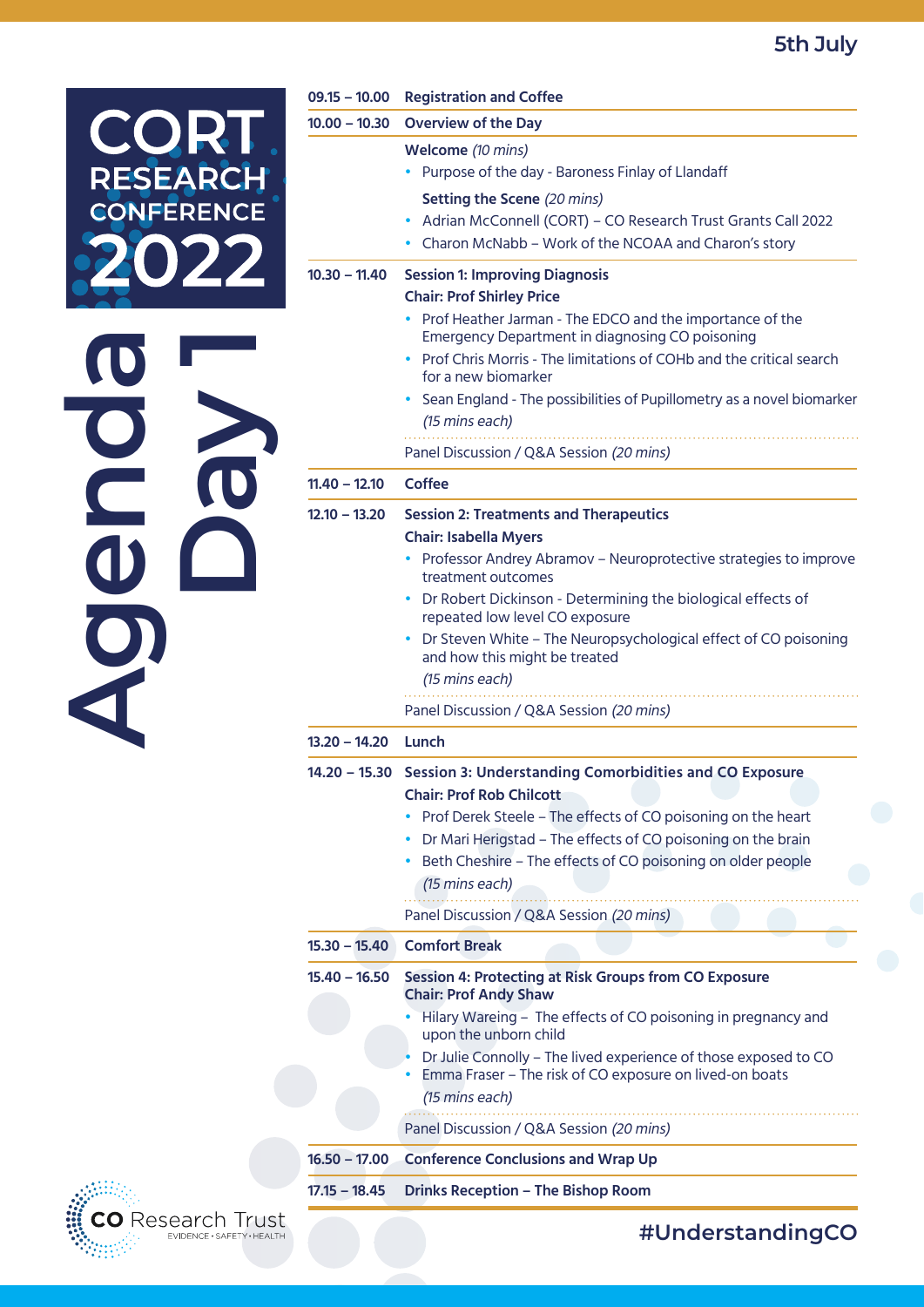**6th July**



|                 | 08.45 - 09.15 Registration and Coffee                                       |  |
|-----------------|-----------------------------------------------------------------------------|--|
|                 | 09.15 - 09.30 Introduction: Adrian McConnell                                |  |
|                 | • Housekeeping                                                              |  |
|                 | Format of the day                                                           |  |
|                 | Objectives                                                                  |  |
|                 | Introduce facilitators                                                      |  |
|                 | 09.30 - 09.40 Move into break out spaces                                    |  |
|                 | 09.40 - 12.00 Discussion session                                            |  |
|                 | Refreshments to be delivered at 11.00                                       |  |
| $12.00 - 13.00$ | Move back to Harvey Goodwin Suite for feedback and review to<br>wider group |  |
|                 | $13.00 - 13.15$ Wrap up and next steps                                      |  |

| <b>Breakout Sessions location:</b> |                             |                                           |
|------------------------------------|-----------------------------|-------------------------------------------|
| <b>Group</b>                       | Location                    | Subject area                              |
| 1                                  | <b>Harvey Goodwin Suite</b> | <b>Improved Diagnosis</b>                 |
| $\overline{2}$                     | <b>Harvey Goodwin Suite</b> | <b>Better Treatments and Therapeutics</b> |
| 3                                  | <b>The Council Room</b>     | The effects of CO on Vulnerable Groups    |

**Attendance for the Sandpit event is by invitation only.**



**#UnderstandingCO**